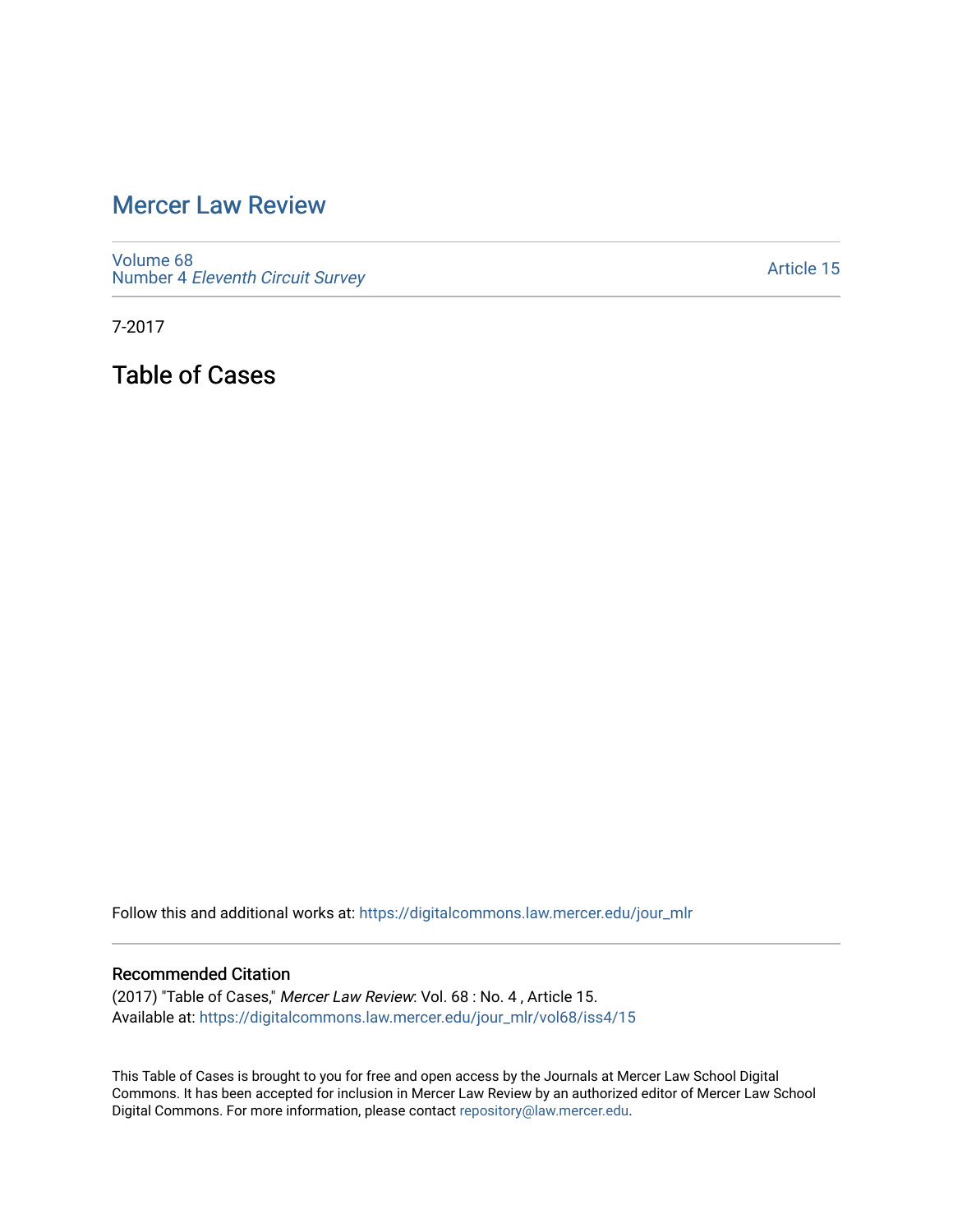## **TABLE OF CASES**

Alsip v. Wal-Mart Stores East, LP, 1034 American Pipe **&** Construction Co. v. Utah, **963** Anderson v. Mt. Clemens Pottery Co., **1062** Andrews v. King, 1164 Andrews v. Persley, **1174** Arthur v. Commissioner, Alabama Department of Corrections, **1033** Bailey v. Wheeler, **1000** Barger v. City of Cartersville, 948 Beard v. Commissioner of Internal Revenue, **937** Berger v. Home Depot **USA,** Inc., 1142 Bishop v. Ross Earle **&** Bonan, P.A., **1087** Black Warrior Riverkeeper, Inc. v. United States Army Corps of Engineers, 1004, **1006** Blake v. Batmasian, **973** Bodine v. Cook's Pest Control, Inc., **1065** Boree v. Commissioner, 1042 Brisefio v. Conagra Foods, Inc., 1142 Brown v. Electrolux Home Products, Inc., **952** Brown Jordan International, Inc. v. Carmicle, **980** Burnes v. Pemco Aeroplex, Inc., 946, **991** Butler v. Department of Justice, **1167** Butler v. Sears, Roebuck **&** Co., **952** Calderone v. Scott, **965, 1072** Calvert v. Doe, **986** Carollo v. Boria, **1000** Carrera v. Bayer Corp., 1122 Carriuolo v. General Motors Co., **956** Chavez v. Credit National Auto Sales, **LLC, 987** Church v. Accretive Health, Inc., **960** Coffey v. Braddy, **992** Collado v. **J. & G.** Transport, Inc., **966** Comcast v. Behrent, **952** Commissioner v. Danielson, **1050** ComTran Group, Inc. v. United States Department of Labor, 1074 Crawford v. **LVNV** Funding, **LLC, 930, 1079**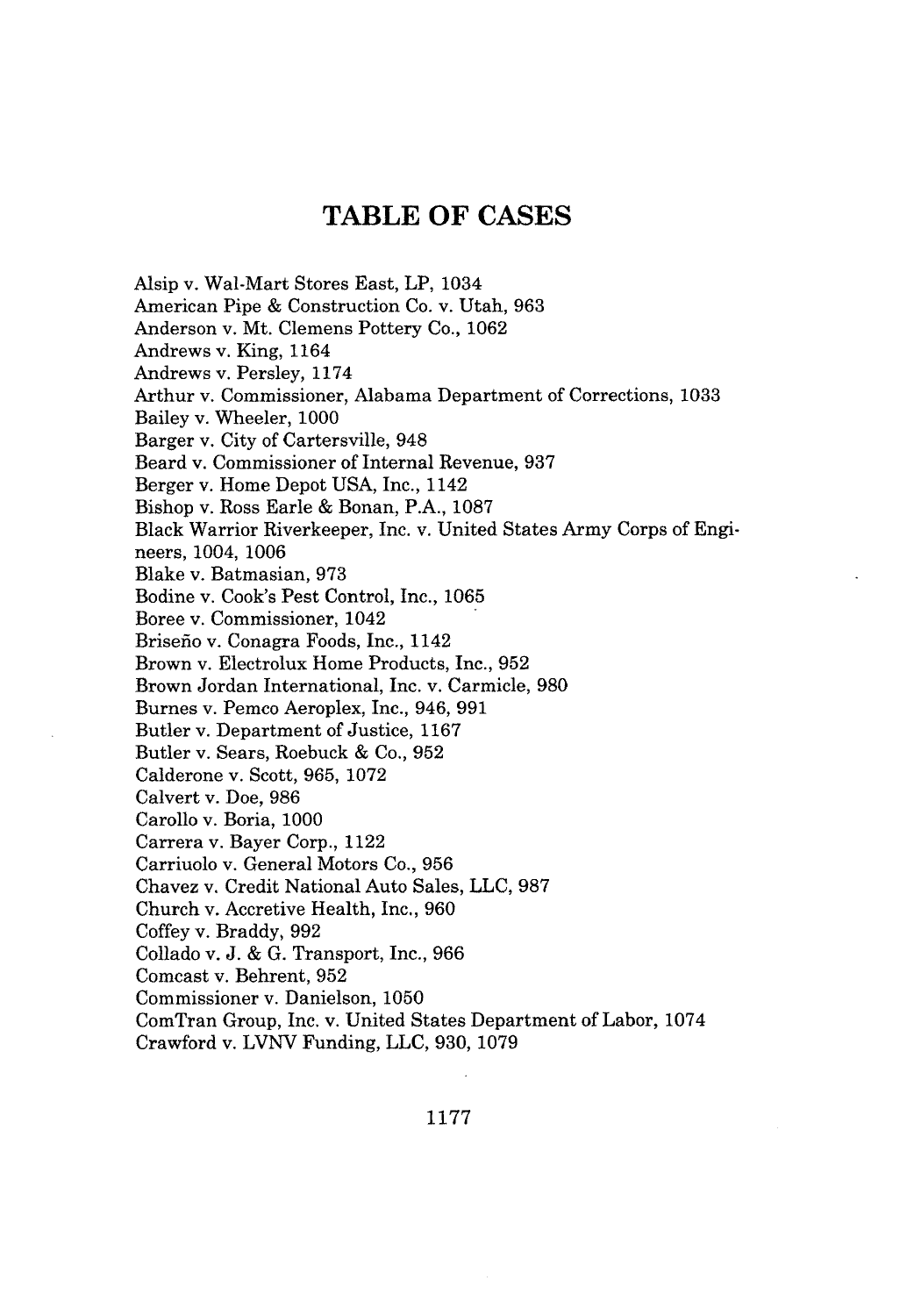Crawford v. Washington, 1021 Crew One Productions, Inc. v. NLRB, 1074 CRST Vann Expedited, Inc. v. Equal Employment Opportunity Commission, **982, 993 CTS** Corp. v. Waldburger, 964 Daker v. Commissioner, Georgia Department of Corrections, **1161, 1170, 1173** Daubert v. Merrell Dow Pharmaceuticals, **1029** De Gazelle Group, Inc. v. Tamaz Trading Establishment, **1082** Desert Palace, Inc. v. Costa, **1152** Dileng v. Commissioner, 1054 Dubois v. Atlas Acquisitions **LLC** (In re Dubois), **935** Dusek v. JPMorgan Chase **&** Co., **963 EEOC** v. Catastrophe Management Solutions, **985 EEOC** v. St. Joseph's Hospital, Inc., **997** Enocjs v. Williams Packing **&** Navigation Co., **1057** Evanston Insurance Co. v. **J&J** Cable Construction, **LLC, 1016** Evanto v. Federal National Mortgage Ass'n, **1085** Farguson v. MBank Houston, **1176** Flagg v. First Premier Bank, **968** Frazier-White v. Gee, **997** Freedman v. Suntrust Banks, Inc., **973** Furcron v. Mail Centers Plus, **LLC, 987** Garcetti v. Cebollos, **1000** Garcia-Celestino v. Ruiz Harvesting, Inc., **1070** Garrity v. New Jersey, **1027** General Telephone Company of the Southwest v. Falcon, 1114 Gowdy v. Mitchell (In re Ocean Warrior, Inc.), 941 Green v. Brennan, **982, 990** Griggs v. Duke Power Co., **1101** Gulf Restoration Network v. Jewell, **1011** Haury v. Lemmon, **1169, 1171** Hayes v. Wal-Mart Stores, Inc., **1125** Heffernan v. City of Paterson, **999** Hinkle v. Midland Credit Management, Inc., **1090** In re: Takata Airbag Products Liability Litigation, **975** In re Visa Check/MasterMoney Antitrust Litigation, **956** In re Whirlpool Corp. Front-Loading Washer Products Liability Litigation, **952** Inetianbor v. CashCall, Inc., **968** Jennings v. Natrona County Detention Center Medical Facility, **1165** Johnson v. Midland Funding, **LLC, 931, 1078** Joseph v. Wiles, 964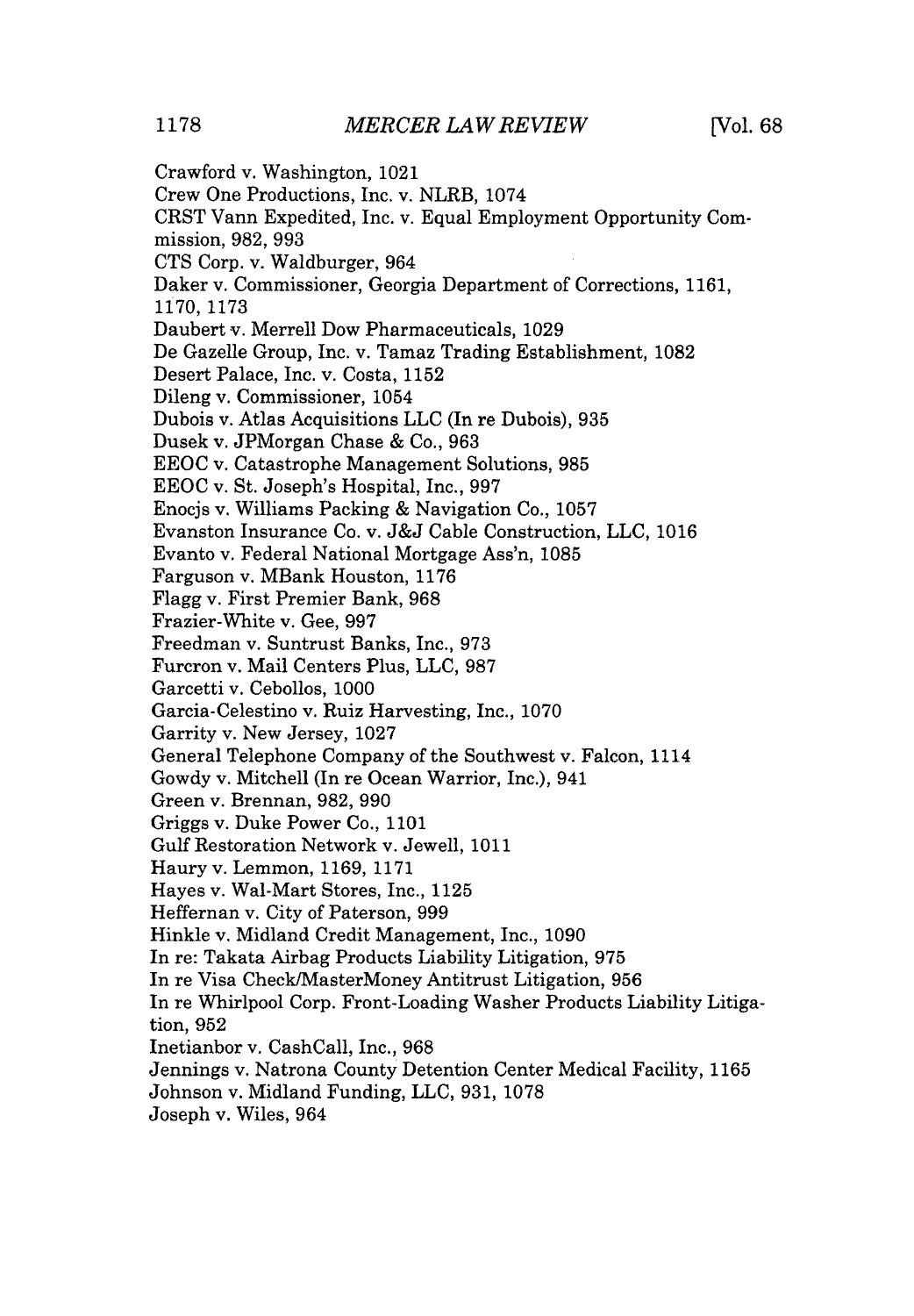Justice v. United States (In re Justice), **936** Karhu v. Vital Pharmaceuticals, Inc., **1129** Keim v. **ADF** Midatlantic, **LLC, 978** Kidd v. Mando American Corp., **986** Krinsk v. SunTrust Banks, Inc., **967** LaChapelle v. Owens-Illinois, Inc., **1072** Lanard Toys Ltd. v. Dolgencorp, **LLC, 972** Living Color Enterprises, Inc. v. New Era Aquaculture, Ltd., **977** Longo v. Seminole Indian Casino-Immokalee, **983** Marcus v. BMW of North America, **LLC, 1119** Martin v. Pacific Parking Systems Inc., 1142 McDonnell Douglas Corp. v. Green, 1147, 1148 Midland Funding, **LLC** v. Johnson, **936, 1082** Milligan v. Commissioner, 1049 Mooney v. Webster (In re Mooney), **939** Moore v. Grady Memorial Hospital Corp., **997** Moss v. First Premier Bank, **969** Mullins v. Direct Digital, **LLC, 1108, 1130, 1131** National Parks Conservation Ass'n v. United States Department of Interior, **1007** Nelson v. Midland Credit Management, Inc., 934 New Hampshire v. Maine, 946 Nicholas v. Alabama State Bar, **999** Nicholson v. World Bus Network, Inc., **1070** Nicklaw v. Citi-Mortgage, Inc., **958** O'Berry v. Turner, **979** Owens v. **LVNV** Funding, **LLC, 935** Parm v. National Bank of California, **N.A., 967** Peppers v. Cobb County, **981, 982** Peterson v. Commissioner, 1048 Pioch v. IBEX Engineering Services, Inc., **1069** Police **&** Fire Retirement System of the City of Detroit v. IndyMac MBS, Inc., 964 Price Waterhouse v. Hopkins, **1150** Quigg v. Thomas County School District, **982,** 984, 1145, **1156, 1158** Quinlan v. Secretary, United States Department of Labor, **1073** Robinson v. Tyson Foods, Inc., 947 Rosenberg v. DVI Receivables XIV, **LLC,** 948 Sacred Heart Health Systems, Inc. v. Humana Military Healthcare Services, Inc., 954 Sanders v. United States, 1046 Seamon v. Remington Arms, Co., **1030** Sergeeva v. Tripleton International Limited, **1093**